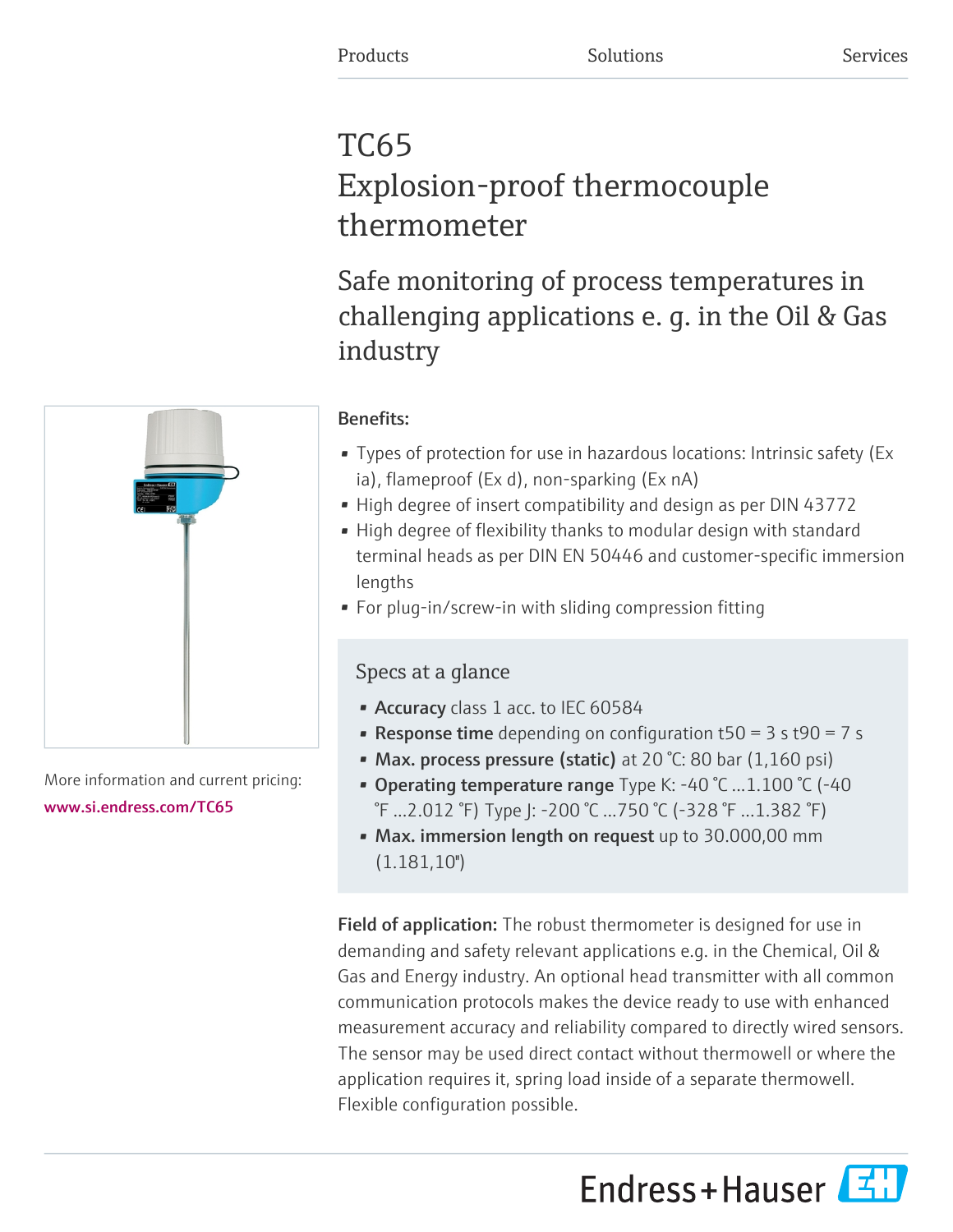# Features and specifications

| Thermometer | <b>Measuring principle</b>                    |
|-------------|-----------------------------------------------|
|             | Thermocouple                                  |
|             | <b>Characteristic / Application</b>           |
|             | metric style                                  |
|             | modular temperature assembly                  |
|             | for heavy duty applications                   |
|             | suitable for hazardous areas                  |
|             | threaded process connection                   |
|             | without neck                                  |
|             | Thermowell / protection tube                  |
|             | without (not intended to use with thermowell) |
|             | Insert / probe                                |
|             | mineral insulated (MI), flexible              |
|             | Outer diameter protection tube / Insert       |
|             | $3,0$ mm $(0,12")$                            |
|             | $6,0$ mm $(0,24)$                             |
|             | Max. immersion length on request              |
|             | up to 30.000,00 mm (1.181,10")                |
|             | Material protection tube/ thermowell          |
|             | 1.4404 (316L)                                 |
|             | Alloy 600 (2.4816)                            |
|             | <b>Process connection</b>                     |
|             | male thread:                                  |
|             | NPT1/2"                                       |
|             | NPT3/4"                                       |
|             | compression fitting:                          |
|             | NPT1/2"                                       |
|             | NPT3/4"                                       |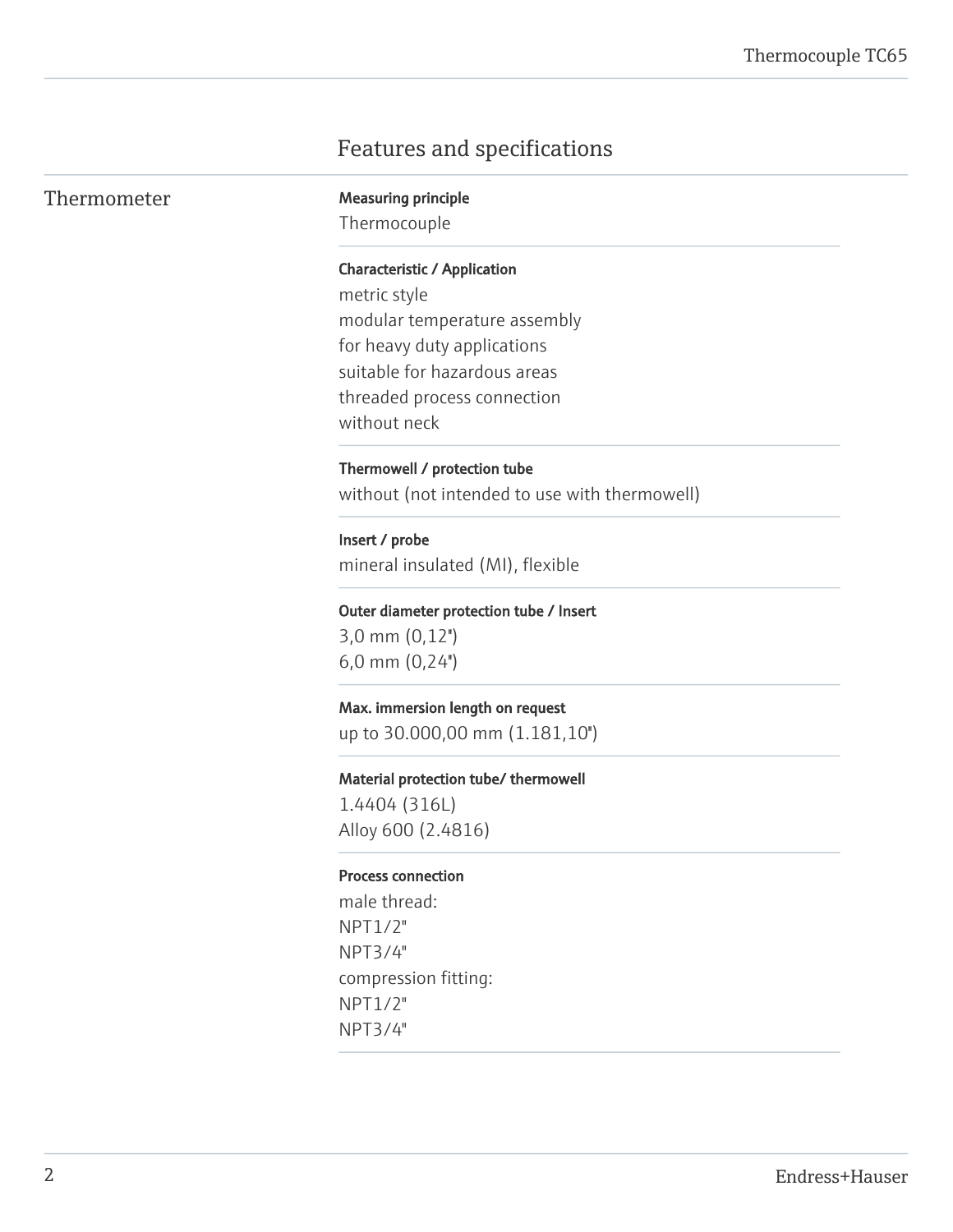# Thermometer

### Tip shape

straight tapered

#### Operating temperature range

Type K: -40 °C ...1.100 °C (-40 °F ...2.012 °F) Type J: -200 °C ...750 °C (-328 °F ...1.382 °F)

# Max. process pressure (static)

at 20 °C: 80 bar (1,160 psi)

## **Accuracy**

class 1 acc. to IEC 60584

## Response time

depending on configuration  $t50 = 3 s$  $t90 = 7 s$ 

### Integration head transmitter

yes (4 … 20 mA; HART; PROFIBUS PA; FOUNDATION FIELDBUS)

#### Ex - approvals

ATEX II IECEx NEPSI EAC Ex Explosion proof

### Certification

Gost Metrology SIL (transmitter only)